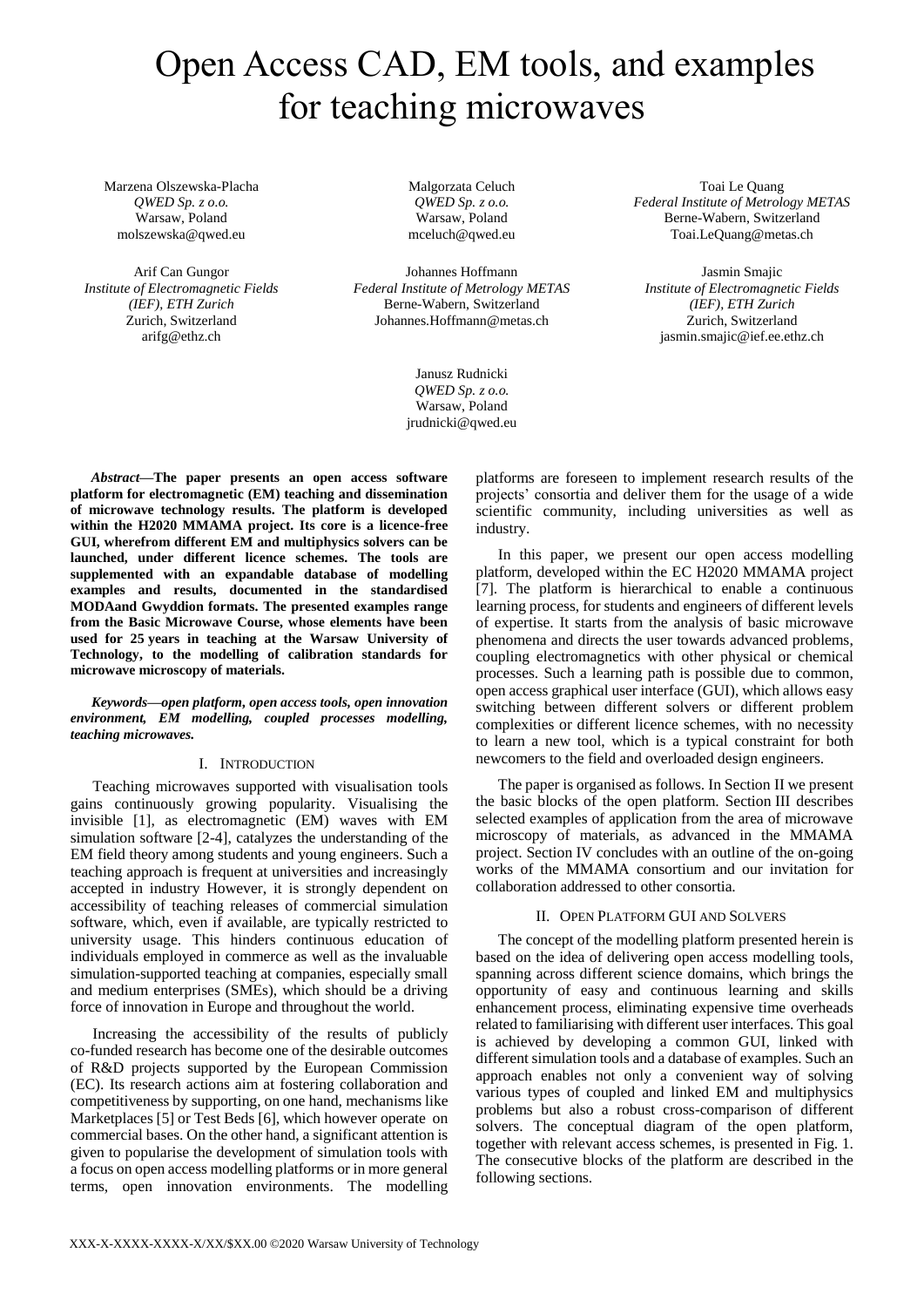# *A. Graphical User Interface: Licence-Free Time-Unlimited*

The core unit of the open modelling platform is GUI (Fig. 2) [8-9], which is common for all solvers available within the platform. The GUI is implemented as a workbench for the open source FreeCAD general purpose parametric 3D CAD modeller [10]. FreeCAD is a feature-based parametric modeller having a modular software architecture, which enables providing new functionalities without modifying the core system. This allows taking advantage of professional CAD geometry preparation and modification capabilities and enhancing them with dedicated functionalities for the purpose of modelling physical processes. One of the main objectives that is met, ensuring operation flexibility, is industrial adequacy achieved through import and export of popular CAD (e.g. \*.stp, \*.iges, etc.) and Gwyddion files. A set of intuitive and user-friendly menu options and dialogues allow for convenient choice of appropriate meshing, solver, or simulation options.

The proposed GUI is a fully operational CAD-based tool for simulation project preparation, with unlicensed, timeunlimited access, and unrestricted availability. To boost the learning process, it delivers a set of libraries gathering simulation examples modelled with the tools being accessible within modelling platform.



Fig. 1. Diagram of the open platform – elements and access schemes.



Fig. 2. Main window of the open access modelling platform GUI.

# *B. Basic Microwave Course: Free Time-Limited Licence*

The goal of the open access modelling platform is to facilitate using EM modelling in physics and microwave technology courses (as successfully implemented at the Warsaw University of Technology since 1995, now [11-12]). The modelling platform enables analysis of the EM phenomena with the aid of the finite difference time domain (FDTD) solver [2]. The access to the solver is delivered through the so-called STUDENT Release [13], with a free, renewable three-month licence. The option of license prolongation, not preconditioned with any additional obligations, allows covering the duration of a typical academic course. Worth mentioning at this point is that the STUDENT Release is not restricted to academia, facilitating the use by the broader group of engineers. It has also been recently promoted to chemists and physicists within European initiatives such as the European Materials Modelling Council (EMMC) [14] or AMPERE [15].

The analysis of chosen EM phenomena can be conducted with the Basic Microwave Course that is delivered within modelling platform [16]. Short theory background is supplemented with simulation scenarios (with additional guidelines for project preparation), which are contained in the GUI libraries and are currently dedicated to plane wave propagation, rectangular and circular waveguides. The user is guided through investigation of relations between wavelength and frequency or medium parameters, wave behaviour when propagating in lossy media or when impinging on media boundaries (Fig. 3).

Flexibility of this solution comes from the possibility of analyzing also user-defined scenarios prepared in the GUI and run with the delivered FDTD solver. Thereby, the user is allowed to extend the spectrum of considered EM phenomena.

![](_page_1_Figure_11.jpeg)

Fig. 3. Plane wave impinging on a material boundary – exemplary simulation scenario (quarter wavelength transformer problem).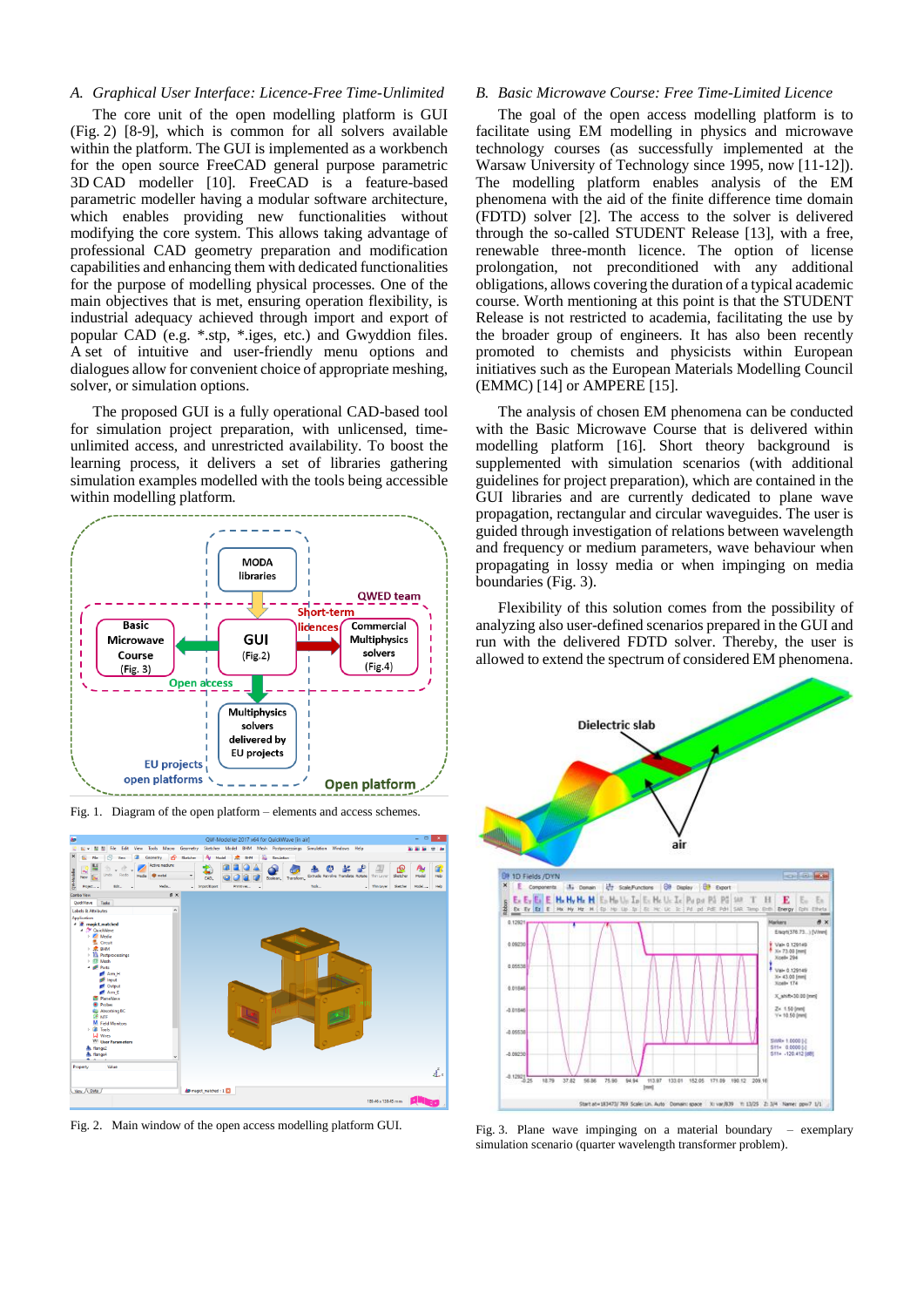#### *C. Multiphysics Solvers from EU projects:*

The adopted concept of the open modelling platform allows conveniently extending its capabilities by adding different solvers, both, open access and commercial, enabling the analysis of more complicated coupled problems. To this end, solvers delivered by the European projects will be provided for on royalty-free basis for teaching and dissemination purposes. The first of this family is a coupled FEM solver for EM-semiconductor physics introduced in [17]. The classical EM wave simulators are capable of delivering results for the structures that are solely based on dielectrics and metals [18]. However, interaction between the external high frequency EM field and the charge carriers requires the conductivity within semiconductor domains to be defined locally. Therefore, charge transport simulations are needed in order to model the effects of highly nonlinear semiconductor properties and to accurately perform EM analysis of devices that involve semiconductor materials. This led to development of multiphysics simulations of drift diffusion equations coupled with Maxwell's wave equations for simulations of scanning microwave microscopy (SMM) of semiconductors within the MMAMA project [7]. In the following example, its basic FEM solver is applied to the classical EM problem, for comparison with an EM FDTD solver; examples of coupled simulations as presented in [18] are being added to the open platform database.

#### *D. Interfaces to Commercial Multiphysics solvers*

The open GUI is also linked to commercial solvers enabling the analysis of multiphysics problems beyond the scope of the open access tools. Here, representative examples are microwave heating scenarios, where a coupled EMthermal solution is necessary [19]. The thermal part typically includes heat flow, load movement, and temperature variation of materials. The open platform GUI, next to typical parameters necessary to run EM simulation, delivers a set of dedicated dialogues enabling configuration of the coupled process, through determining heating times, dependence of electromagnetic and thermal media parameters on temperature or trajectory of the load movement. The access to commercial tools is through evaluation or short-term licenses. The modelling examples, including microwave heating problems (Fig. 4), are delivered in the GUI libraries.

![](_page_2_Figure_4.jpeg)

Fig. 4. Commercial microwave oven model courtesy of Whirlpool Sweden AB with distribution of power dissipated in heated beef, simulated by FDTD after [20] and a simple oven model also from [20], being added to the open platform.

# III. OPEN PLATFORM MODELS AND SIMULATION RESULTS

Our library of examples and simulations results aims to provide reusable and interoperable data. As such, a number of scenarios are borrowed from pre-existing teaching courses [16] or open literature [20]. New examples are defined as MODA fiches following the EC recommendation for documenting simulation problems [21-22]. In MODA, each User Case has an assigned physical model, treated with a specific computational solver and post-processors. The three User Cases of the MMAMA project [7] are a classical coaxial probe, a dielectric resonator, and an SMM probe (Fig. 5) of current research interest in e.g. nanotechnologies [23] and semiconductor [24] or biomedical [25] research .

An EM problem of an SMM tip in contact with a dielectric or metallic material under test (MUT) were considered in [18] by stand-alone FDTD and FEM solvers. Herein, the solvers launched from our open GUI are used to support the SMM calibration technique, in order to demonstrate the industrial relevance of the established platform.

For the purpose of SMM calibration, four different gold structures were fabricated by METAS using cleanroom technologies (material deposition, electron beam lithography, and etching). The panel on the left of Fig. 6 presents a top view scanning electron microscope (SEM) image of one of the four fabricated devices. As shown on the right of Fig.6, the devices are made of gold on a free SiN membrane. Each of them has a round gold pad with a radius *r1*, where the SMM tip lands on during SMM measurement. This gold pad is separated from the rest of the 100 nm thick gold film, which is grounded, by a dielectric region, where SiN surface is exposed (dark region in the SEM image). As listed in Table I, the four devices differ from each other by geometry (*r1* and *r2*), leading to the different impedance and capacitance values. The values of imaginary part of input impedance  $Im(Z_{in})$  are presented in Table I. The data obtained from a calibration technique are shown between those from FEM and FDTD modelling. The calibration algorithm is similar to the short-open-load method, used to calibrate a one-port Vector Network Analyser, as detailed in [23-24]. As required by this method, each calibrated value in Table I, e.g.  $1731.7 \Omega$  of Device 1, is obtained by employing  $\text{Im}(Z_{\text{in}}^{\text{FEM}})$  calculated using FEM and complex  $S_{11}$  signals (not shown in Table I) recorded in real SMM experiments for Devices 2,3,4. Analogously for Device 2, the Devices 1,3,4 are used for calculation. The measurements are realised using a home-made SMM at METAS with a microwave signal at 9.4 GHz under ambient conditions. More details about the SMM setup can be found in [23].

In simulations, the impedance is extracted by near-field integration close to the tip. Due to the locally quasi-TEM character (Fig. 5), E-field (voltage) integration is unambiguous while for H-field (current) a convention needs to be agreed, and circular contours at 30 µm from the tip are used. The arrangement of the columns in Table I is not coincidental: it emphasises that the calibrated measurements are in-between the results obtained from the FEM and FDTD models. This is consistent with the different convergence properties of FDTD and FEM, and illustrates the relevance of invoking different solvers from the same GUI, facilitating solver cross-comparisons and enhanced reliability of the model results.